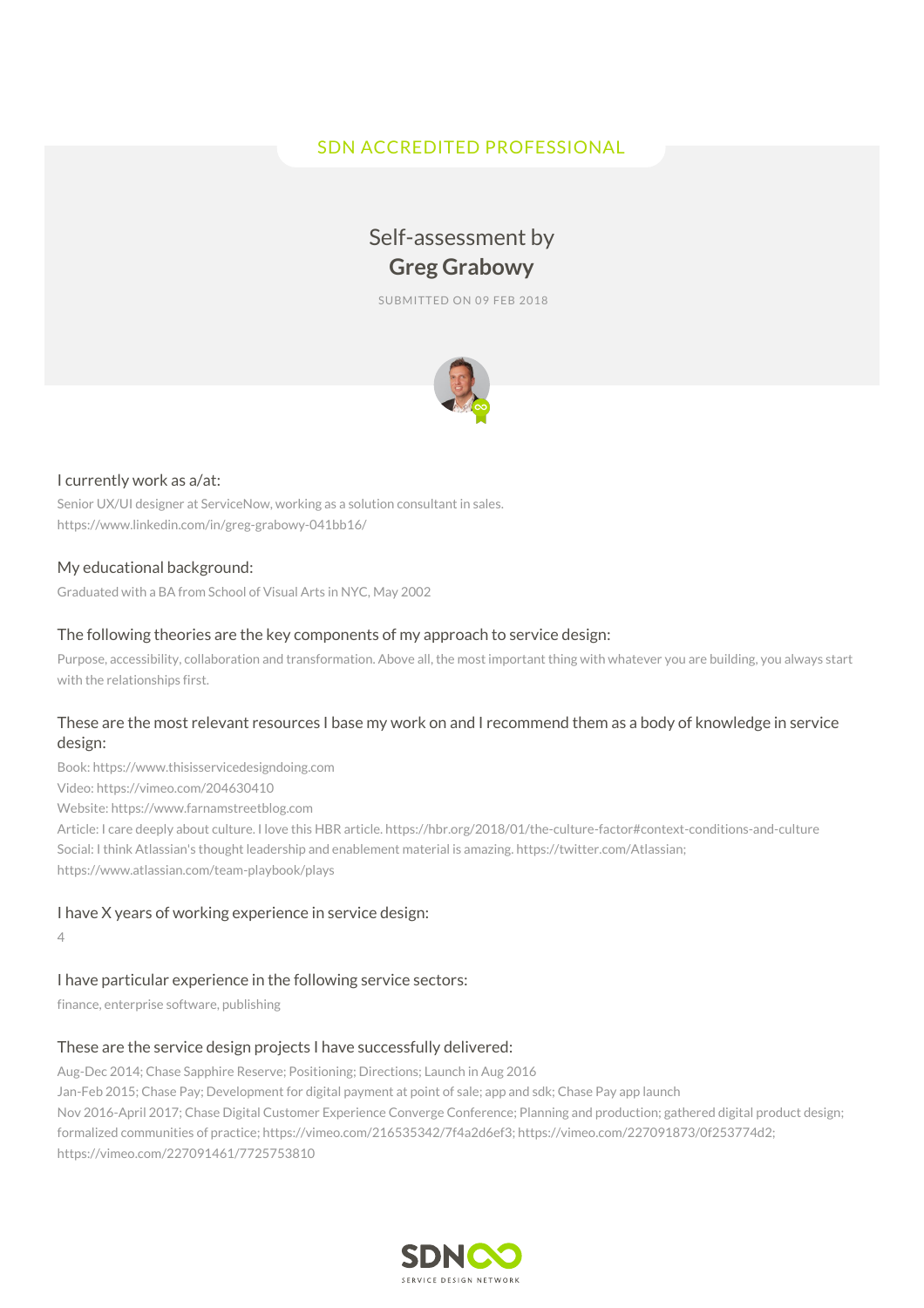

I have provided service design training sessions and/or other educational experiences for X years: 3

#### My philosophy as a trainer is:

My approach to practicing and teaching service design starts with shared understanding through storytelling. My advice to colleagues interested in service design: Do not assume everyone in the room knows all the key components to the project, lessons, or even the key players involved. Spend time talking about who people are and what they care about in order to build a shared investment. Start much smaller and much simpler than you think people need. Help build visibility across silos, personalities and challenges using simpler processes that can adapt and scale to projects.

My belief is that the main factor in learning any new skill or improving any process is fostering interest. If you put a little energy into getting people to participate, you will demonstrate caring and the willingness to understand. This sets a productive tone for any session, and I find that participants tend to follow suit in expressing openness and curiosity about the perspectives of others in the room. The more each participant/stakeholder/contributor understands, the more shared confidence everyone will have in knowing people will make better, more informed decisions.

One thing that I keep in mind when demonstrating processes is a guided structure. I try to be mindful of wayfinding, time boxing and outcomes. 'What do you want to learn?' is the main question I have before meeting with any group of people and then I work backwards on a plan to get to that outcome. What is the path that we need to take to get there?

I feel that the difference service design practices make on projects cannot be overstated. Once you understand how to create a community of practice, strengthen alignment in a cross-functional group or how to treat any project like a design project, there is no stopping what you can make. You will also make other believers, change agents and champions of these processes.

# These are the service design training sessions and/or other educational experiences I've facilitated within the last year:

Chase Digital Customer Experience Converge Conference (April 2017): Community of practice workshop creator and facilitator—enabling others to run practices. 200 people attended for 1.5 day conference, was closely involved in all session planning and execution. ServiceNow (January 2018): enablement material for solution consultants, sales and partners; teaching new methods for sales engagements.

### I mostly provide my training offerings in the following language(s):

English

### I mostly provide my training offerings in the following countries/cities:

USA, New York, San Francisco (potential for London, Sidney, and Amsterdam because of my new job and global reach of my team)

### I cover the following topics during my training offerings:

- •History of service design
- •Definition of service design
- •Differentiation of service design to other approaches like design thinking, service marketing and service branding
- •Relationship of service design to agile, scrum and lean
- •Service dominant logic
- •User research/deep customer insights
- •Designing and conducting co-creation workshops
- •Creativity and ideation processes
- •Visualisation techniques
- •Facilitation skills for service design
- •Prototyping of services
- •Implementation of service design concepts

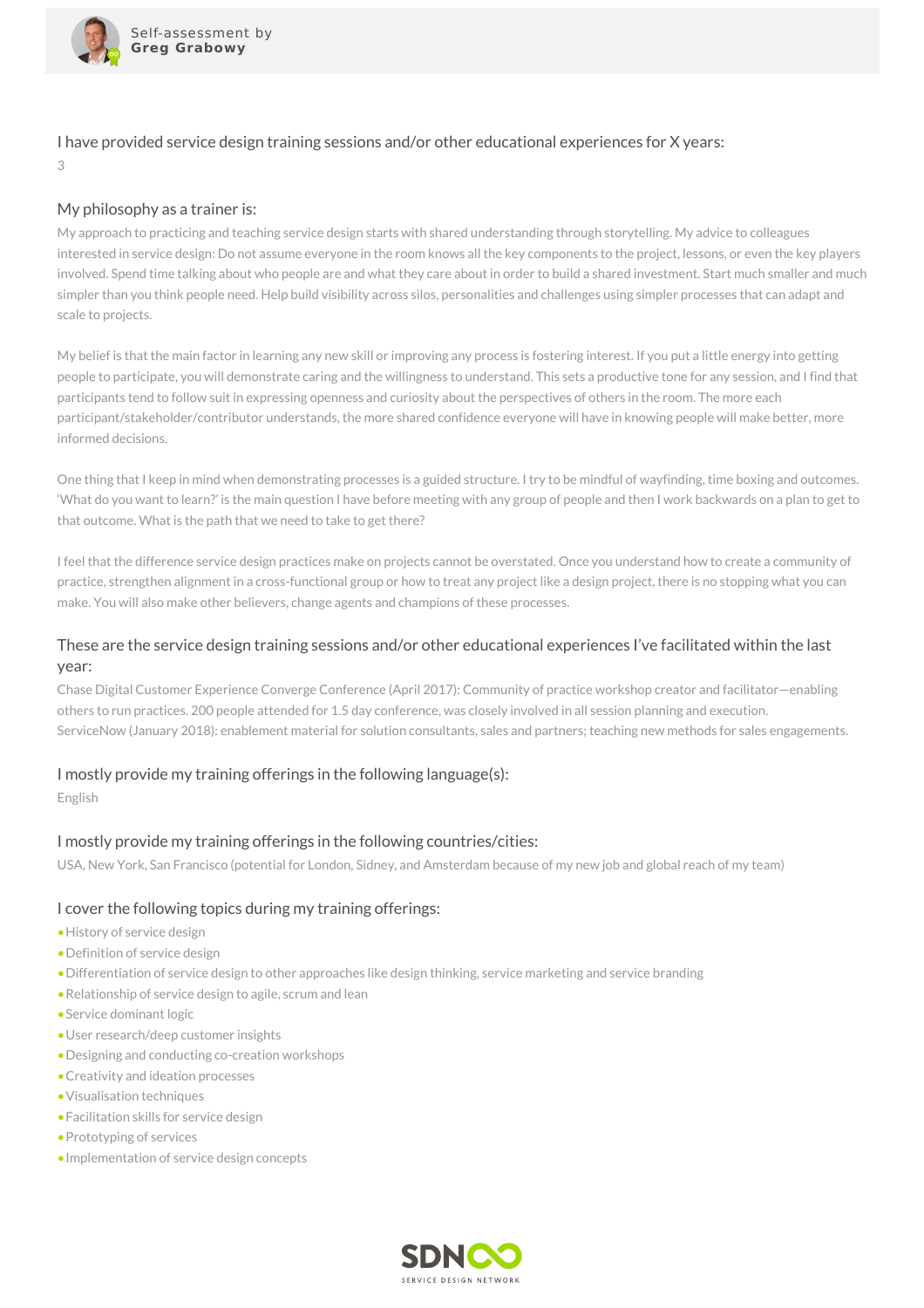

- •Business model development
- •Measuring impact of service design, relating it to Key Performance Indicators (KPIs)
- •Building in-house service design capabilities
- •Working with complex service systems
- •Exploration of systems
- •Service design for cultural change
- •Organisational development

#### My training participants typically have the following level of experience:

•Novice (new to service design)

#### These are my favourite cases I use to inform participants about the impact and value of service design:

The best talk I saw last year was at Interaction 17 in NYC by the head of Planned Parenthood on 'Designing to Combat Misinformation'. The talk contained case studies that illustrated why insight-driven decision making is so critical: https://vimeo.com/209299735

#### These are the service design methods and tools that I use during my sessions:

For service blueprinting: personas, journey maps and storyboards. For design thinking: clustering/frameworks for synthesis, artifacts and prototyping. I like to spend time thinking about the criteria for attendees. How can I close the gap between managers who are tightly aligned to organizational goals and the people who are delivering services? Presentations are fine but I focus on the question: 'how do you get people practicing methods immediately?'.

#### After successfully attending my training sessions, participants will typically be able to:

Participants should be able to work towards identifying their audience and stakeholders. Next, they should be able to map an ideal experience with their audience and stakeholders. Most importantly, they will have the ability to share the story of how to get to a hypothesis.

# I apply the following evaluation tools to make sure the participants have understood the content of my sessions and gained the expected competencies and skills:

I like task based validation. If possible, I set a up a 30 minute, post-session debrief with participants to see if the artifacts we generated resonate in the same way when they have returned to their work environments. I create a semi-structured interview to see if the participant has any improvements or has new insights to share regarding what was presented. This serves two purposes: one is to ensure that participants can describe what they have learned and the other is to hone my craft as facilitator. I find surveys and assesments helpful but I like when people are able to articulate purpose for themselves.

# I systematically evaluate and improve my offerings based on feedback. These are examples of feedback that have led to improvements:

While at Chase, I was working on a mobile strategy project where we were building a mental model of customer's relationship to money. During our participatory phase, we discovered that our hypothesis was incorrect and we reshaped the map to now fit our new insights. When presenting our findings, we included the original hypothesis to show how we evolved during our process. We made it a point to say 'We were very wrong', 'We failed but look, we didn't give up' so that others can see how we've adopted a growth mindset. This mental model around 'how customers think about money' went on to help redefine how Chase defines 'Know Your Customer' beyond fraud assessment.

# I have participated in the following service design-related activities in order to stay up to date, share my experiences with peers and receive their supervision within the last 12 months:

 $\bullet$ IxDA

#### I have published the following books/articles on service design and related fields:

Take Them to Disneyland: Work is transforming because of technology and generational gaps. Workers are now expecting their jobs to have